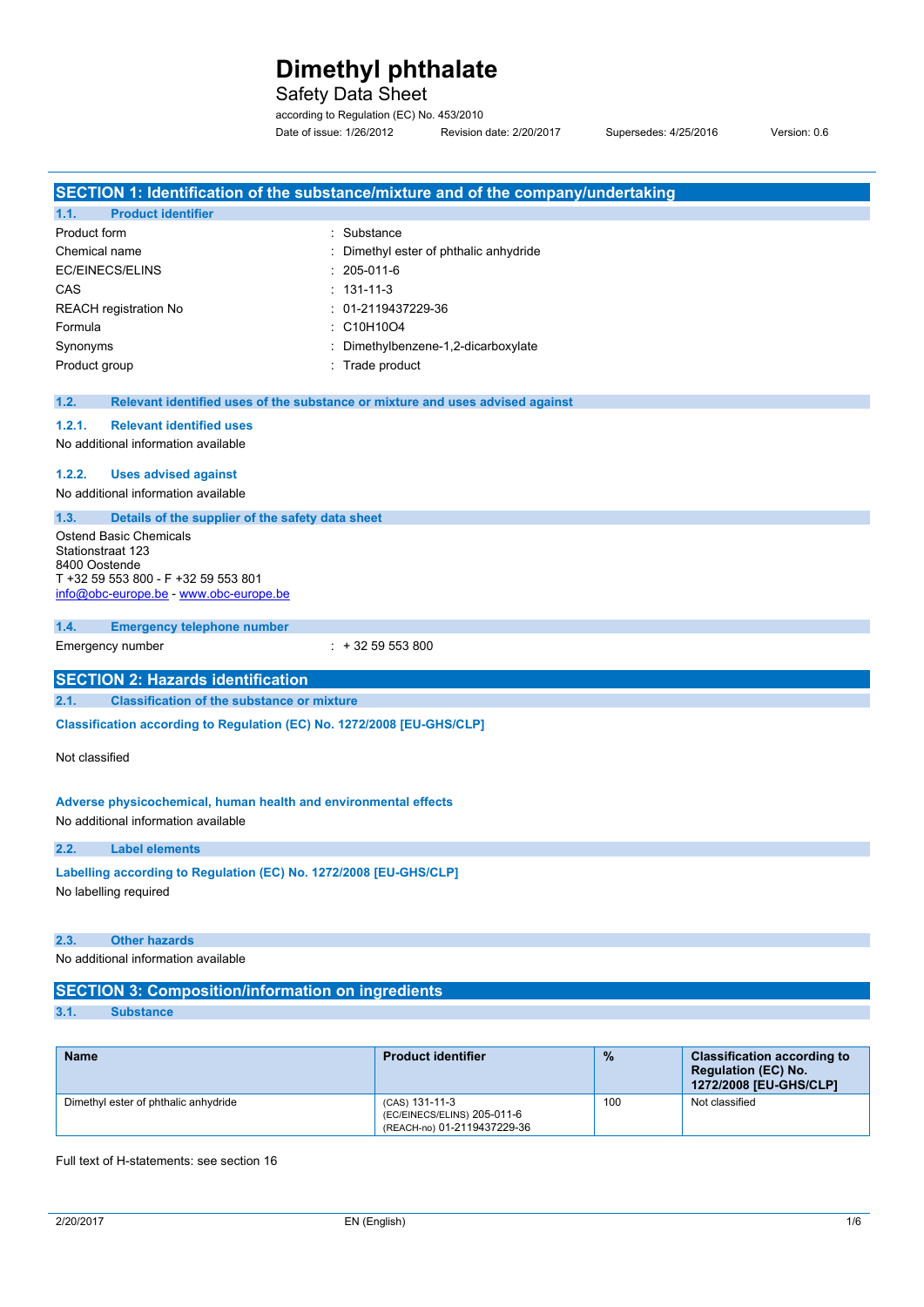## Safety Data Sheet

according to Regulation (EC) No. 453/2010

## **3.2. Mixture**

| Not applicable                                                                    |                                                                                                                                                                                                                                    |
|-----------------------------------------------------------------------------------|------------------------------------------------------------------------------------------------------------------------------------------------------------------------------------------------------------------------------------|
| <b>SECTION 4: First aid measures</b>                                              |                                                                                                                                                                                                                                    |
| 4.1.<br><b>Description of first aid measures</b>                                  |                                                                                                                                                                                                                                    |
| First-aid measures after inhalation                                               | : Remove victim to fresh air and keep at rest in a position comfortable for breathing. In case of<br>breathing difficulties administer oxygen. Get medical advice/attention.                                                       |
| First-aid measures after skin contact                                             | Immediately remove contaminated clothing or footwear. After contact with skin, wash<br>immediately with plenty of water and soap. In all cases of doubt, or when symptoms persist,<br>seek medical advice.                         |
| First-aid measures after eye contact                                              | Rinse immediately and thoroughly, pulling the eyelids well away from the eye (15 minutes<br>minimum).                                                                                                                              |
| First-aid measures after ingestion                                                | If swallowed, rinse mouth with water (only if the person is conscious). Never give anything by<br>mouth to an unconscious person. Do not induce vomiting. In all cases of doubt, or when<br>symptoms persist, seek medical advice. |
| 4.2.<br>Most important symptoms and effects, both acute and delayed               |                                                                                                                                                                                                                                    |
| Symptoms/injuries after inhalation                                                | May cause respiratory irritation.                                                                                                                                                                                                  |
| Symptoms/injuries after skin contact                                              | May cause skin irritation and/or dermatitis.                                                                                                                                                                                       |
| Symptoms/injuries after eye contact                                               | May cause eye irritation.                                                                                                                                                                                                          |
| Symptoms/injuries after ingestion                                                 | May cause gastrointestinal irritation, nausea, vomiting and diarrhoea.                                                                                                                                                             |
| 4.3.<br>No additional information available                                       | Indication of any immediate medical attention and special treatment needed                                                                                                                                                         |
| <b>SECTION 5: Firefighting measures</b>                                           |                                                                                                                                                                                                                                    |
| <b>Extinguishing media</b><br>5.1.                                                |                                                                                                                                                                                                                                    |
| Suitable extinguishing media                                                      | : Water spray. Dry powder. Carbon dioxide (CO2). Alcohol-resistant foam.                                                                                                                                                           |
| Unsuitable extinguishing media                                                    | Strong water jet.                                                                                                                                                                                                                  |
| Special hazards arising from the substance or mixture<br>5.2.                     |                                                                                                                                                                                                                                    |
| Fire hazard                                                                       | Combustible.                                                                                                                                                                                                                       |
|                                                                                   |                                                                                                                                                                                                                                    |
| 5.3.<br><b>Advice for firefighters</b>                                            |                                                                                                                                                                                                                                    |
| Firefighting instructions<br>Other information                                    | Use water spray/stream to protect personnel and to cool endangered containers.<br>Collect contaminated fire extinguishing water separately. Do not allow entering drains or<br>surface water.                                      |
| <b>SECTION 6: Accidental release measures</b>                                     |                                                                                                                                                                                                                                    |
| Personal precautions, protective equipment and emergency procedures<br>6.1.       |                                                                                                                                                                                                                                    |
| 6.1.1.<br>For non-emergency personnel                                             |                                                                                                                                                                                                                                    |
| Protective equipment                                                              | : See protective measures under point 7 and 8.                                                                                                                                                                                     |
| 6.1.2.<br>For emergency responders                                                |                                                                                                                                                                                                                                    |
| Protective equipment                                                              | : See protective measures under point 7 and 8.                                                                                                                                                                                     |
| 6.2.<br><b>Environmental precautions</b>                                          |                                                                                                                                                                                                                                    |
| Do not empty into drains or the aquatic environment.                              |                                                                                                                                                                                                                                    |
| 6.3.<br>Methods and material for containment and cleaning up                      |                                                                                                                                                                                                                                    |
| For containment                                                                   | Absorb with liquid-binding material (e.g. sand, diatomaceous earth, acid- or universal binding<br>agents). Collect in closed containers for disposal.                                                                              |
| Methods for cleaning up                                                           | After cleaning, flush away traces with water.                                                                                                                                                                                      |
| <b>Reference to other sections</b><br>6.4.<br>No additional information available |                                                                                                                                                                                                                                    |
|                                                                                   |                                                                                                                                                                                                                                    |
| <b>SECTION 7: Handling and storage</b>                                            |                                                                                                                                                                                                                                    |
| <b>Precautions for safe handling</b><br>7.1.<br>Precautions for safe handling     | : Avoid contact with skin, eye and clothing. Provide adequate ventilation.                                                                                                                                                         |
| Hygiene measures                                                                  | Wash hands before breaks and at the end of work.                                                                                                                                                                                   |
|                                                                                   |                                                                                                                                                                                                                                    |
| 7.2.<br>Conditions for safe storage, including any incompatibilities              |                                                                                                                                                                                                                                    |
| Storage conditions                                                                | Protect from moisture.                                                                                                                                                                                                             |
| Storage temperature                                                               | > 0 °C                                                                                                                                                                                                                             |
| Storage area                                                                      | Keep container tightly closed and dry. Protect against frost.                                                                                                                                                                      |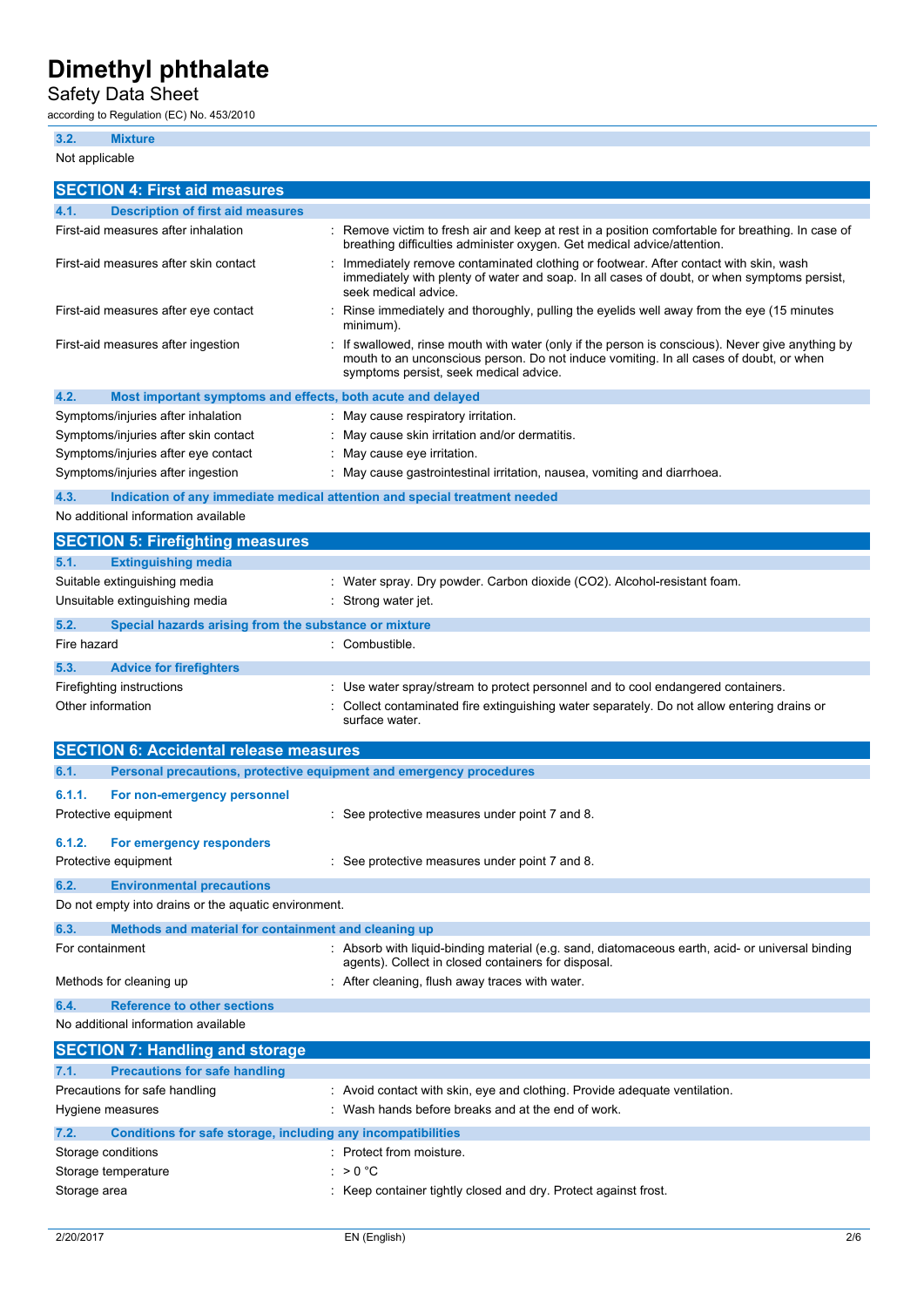### Safety Data Sheet

according to Regulation (EC) No. 453/2010

**7.3. Specific end use(s)**

No additional information available

### **SECTION 8: Exposure controls/personal protection**

**8.1. Control parameters**

No additional information available

| 8.2.<br><b>Exposure controls</b> |                                                                                                                                                                                                                                                                 |
|----------------------------------|-----------------------------------------------------------------------------------------------------------------------------------------------------------------------------------------------------------------------------------------------------------------|
| Hand protection                  | : Wear protective gloves. (EN 374)                                                                                                                                                                                                                              |
| Eye protection                   | : Tightly sealed safety glasses. (EN 166)                                                                                                                                                                                                                       |
| Skin and body protection         | : Avoid contact with skin, eye and clothing. For the protection against direct skin contact, body<br>protective clothing is essential (in addition to the usual working clothes). Wear face protection.<br>Take off contaminated clothing and wash before reuse |
| Respiratory protection           | : In case of inadequate ventilation wear respiratory protection. In case of fine<br>dispersion/spraying/misting: Filter respirator (full mask or mouth-piece) with filter: A2P2                                                                                 |

### **SECTION 9: Physical and chemical properties**

| Information on basic physical and chemical properties<br>9.1. |    |                       |
|---------------------------------------------------------------|----|-----------------------|
| Physical state                                                | t. | Liquid                |
| Molecular mass                                                |    | 194.18 g/mol          |
| Colour                                                        |    | colourless.           |
| Odour                                                         |    | odourless.            |
| Odour threshold                                               |    | No data available     |
| рH                                                            |    | No data available     |
| Relative evaporation rate (butylacetate=1)                    |    | No data available     |
| Melting point                                                 | ۰  | $-1$ °C               |
| Freezing point                                                |    | No data available     |
| Boiling point                                                 |    | $\cdot$ 284 °C        |
| Flash point                                                   | ۰, | 154 °C                |
| Auto-ignition temperature                                     | ۰  | 470 °C                |
| Decomposition temperature                                     |    | No data available     |
| Flammability (solid, gas)                                     |    | No data available     |
| Vapour pressure                                               |    | $< 0.1$ hPa @ 25 °C   |
| Relative vapour density at 20 °C                              |    | No data available     |
| Relative density                                              |    | No data available     |
| Density                                                       |    | 1.19 kg/l             |
| Solubility                                                    |    | Water: insoluble      |
| Log Pow                                                       |    | 1.54 @ $25^{\circ}$ C |
| Viscosity, kinematic                                          |    | No data available     |
| Viscosity, dynamic                                            |    | 16-19 mPa.s (20°C)    |
| <b>Explosive properties</b>                                   |    | No data available.    |
| Oxidising properties                                          |    | No data available.    |
| <b>Explosive limits</b>                                       |    | 0.9 vol % LEL (180°C) |
|                                                               |    |                       |

**9.2. Other information**

No additional information available

|                                     | <b>SECTION 10: Stability and reactivity</b>                    |  |
|-------------------------------------|----------------------------------------------------------------|--|
| 10.1.                               | <b>Reactivity</b>                                              |  |
|                                     | No additional information available                            |  |
| 10.2.                               | <b>Chemical stability</b>                                      |  |
|                                     | Stable in use and storage conditions as recommended in item 7. |  |
| 10.3.                               | <b>Possibility of hazardous reactions</b>                      |  |
| No additional information available |                                                                |  |
| 10.4.                               | <b>Conditions to avoid</b>                                     |  |
| No additional information available |                                                                |  |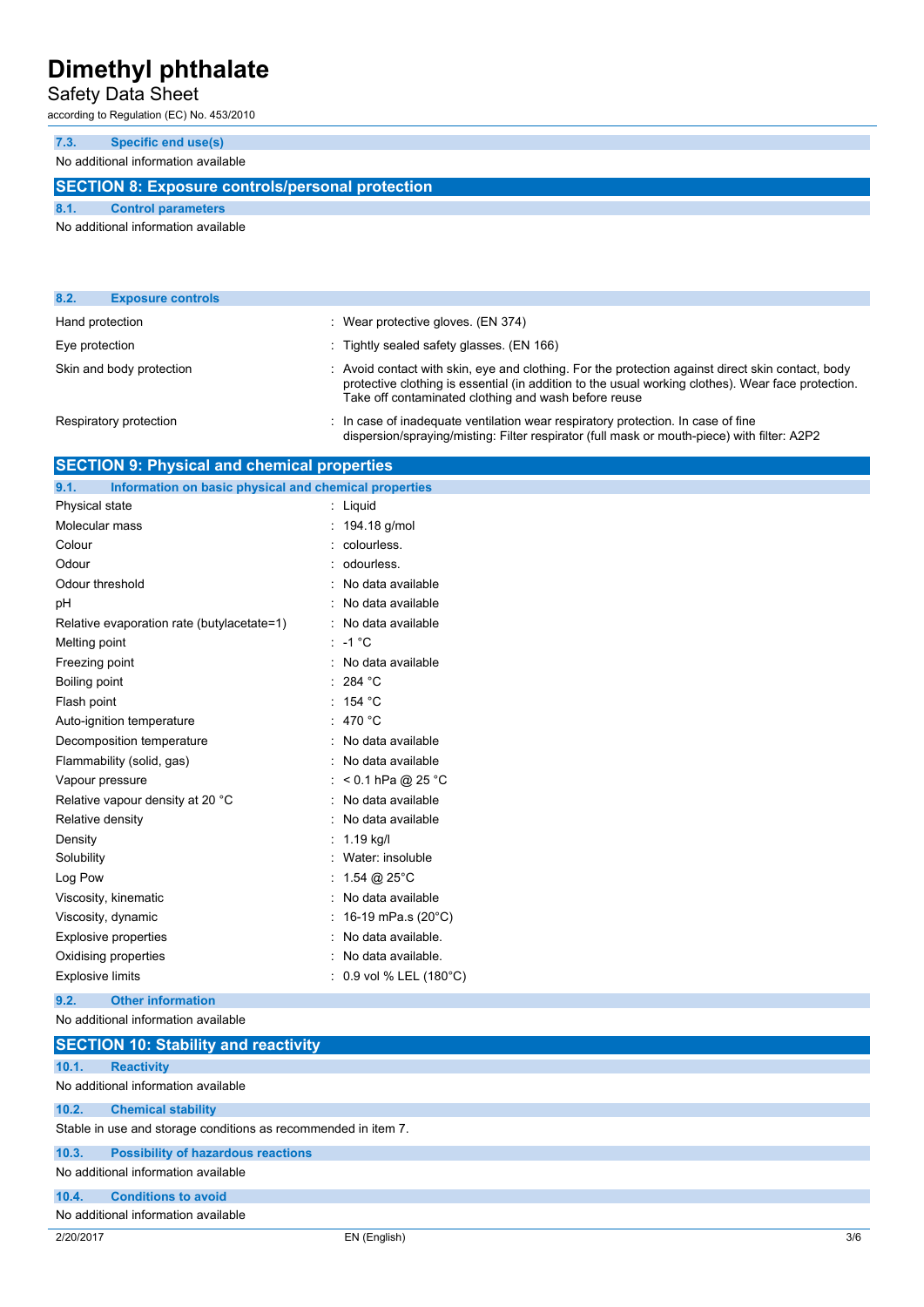## Safety Data Sheet

according to Regulation (EC) No. 453/2010

| 10.5.                | Incompatible materials<br>Oxidizing agents. Acids. |  |
|----------------------|----------------------------------------------------|--|
| 10.6.                | <b>Hazardous decomposition products</b>            |  |
| Carbon oxides (COx). |                                                    |  |

| <b>SECTION 11: Toxicological information</b>          |                       |  |
|-------------------------------------------------------|-----------------------|--|
| Information on toxicological effects<br>11.1.         |                       |  |
| Acute toxicity                                        | : Not classified      |  |
| Dimethyl ester of phthalic anhydride (131-11-3)       |                       |  |
| LD50 oral rat                                         | 8200 mg/kg            |  |
| LD50 dermal rabbit                                    | > 12000 mg/kg         |  |
| Skin corrosion/irritation                             | : Not classified      |  |
|                                                       | pH: No data available |  |
| Serious eye damage/irritation                         | Not classified<br>۰   |  |
|                                                       | pH: No data available |  |
| Respiratory or skin sensitisation                     | Not classified        |  |
| Germ cell mutagenicity                                | Not classified        |  |
| Carcinogenicity                                       | Not classified        |  |
| Reproductive toxicity                                 | : Not classified      |  |
| Specific target organ toxicity (single exposure)      | : Not classified      |  |
| Specific target organ toxicity (repeated<br>exposure) | : Not classified      |  |
| Aspiration hazard                                     | Not classified        |  |

| <b>SECTION 12: Ecological information</b>       |                                                            |  |  |
|-------------------------------------------------|------------------------------------------------------------|--|--|
| 12.1.<br><b>Toxicity</b>                        |                                                            |  |  |
|                                                 |                                                            |  |  |
| Dimethyl ester of phthalic anhydride (131-11-3) |                                                            |  |  |
| LC50 fish 1                                     | 39 mg/l (96h, Pimephales pomelas)                          |  |  |
| LC50 other aguatic organisms 1                  | $> 52$ mg/l (48h, Daphnia)                                 |  |  |
|                                                 |                                                            |  |  |
| 12.2.<br><b>Persistence and degradability</b>   |                                                            |  |  |
|                                                 |                                                            |  |  |
| Dimethyl ester of phthalic anhydride (131-11-3) |                                                            |  |  |
| Persistence and degradability                   | Readily biodegradable, according to appropriate OECD test. |  |  |
| 12.3.<br><b>Bioaccumulative potential</b>       |                                                            |  |  |
|                                                 |                                                            |  |  |
| Dimethyl ester of phthalic anhydride (131-11-3) |                                                            |  |  |
| BCF fish 1                                      | 57 (Lepomis macrochirus)                                   |  |  |
| Log Pow                                         | 1.54 @ $25^{\circ}$ C                                      |  |  |
| 12.4.<br><b>Mobility in soil</b>                |                                                            |  |  |

No additional information available

### **12.5. Results of PBT and vPvB assessment**

No additional information available

| <b>Other adverse effects</b><br>12.6.            |                                                                                      |
|--------------------------------------------------|--------------------------------------------------------------------------------------|
| No additional information available              |                                                                                      |
| <b>SECTION 13: Disposal considerations</b>       |                                                                                      |
| <b>Waste treatment methods</b><br>13.1.          |                                                                                      |
| Regional legislation (waste)                     | : Remove according to the regulations.                                               |
| Sewage disposal recommendations                  | : Ensure all waste water is collected and treated via a waste water treatment plant. |
| Waste disposal recommendations                   | : Collect in closed containers for disposal.                                         |
| <b>SECTION 14: Transport information</b>         |                                                                                      |
| In accordance with ADR / RID / IMDG / IATA / ADN |                                                                                      |
| $A \wedge A$<br><b>IIN number</b>                |                                                                                      |

### 2/20/2017 EN (English) 4/6 **14.1. UN n** UN-No. (ADR) : Not applicable UN-No. (IMDG)  $\qquad \qquad$ : Not applicable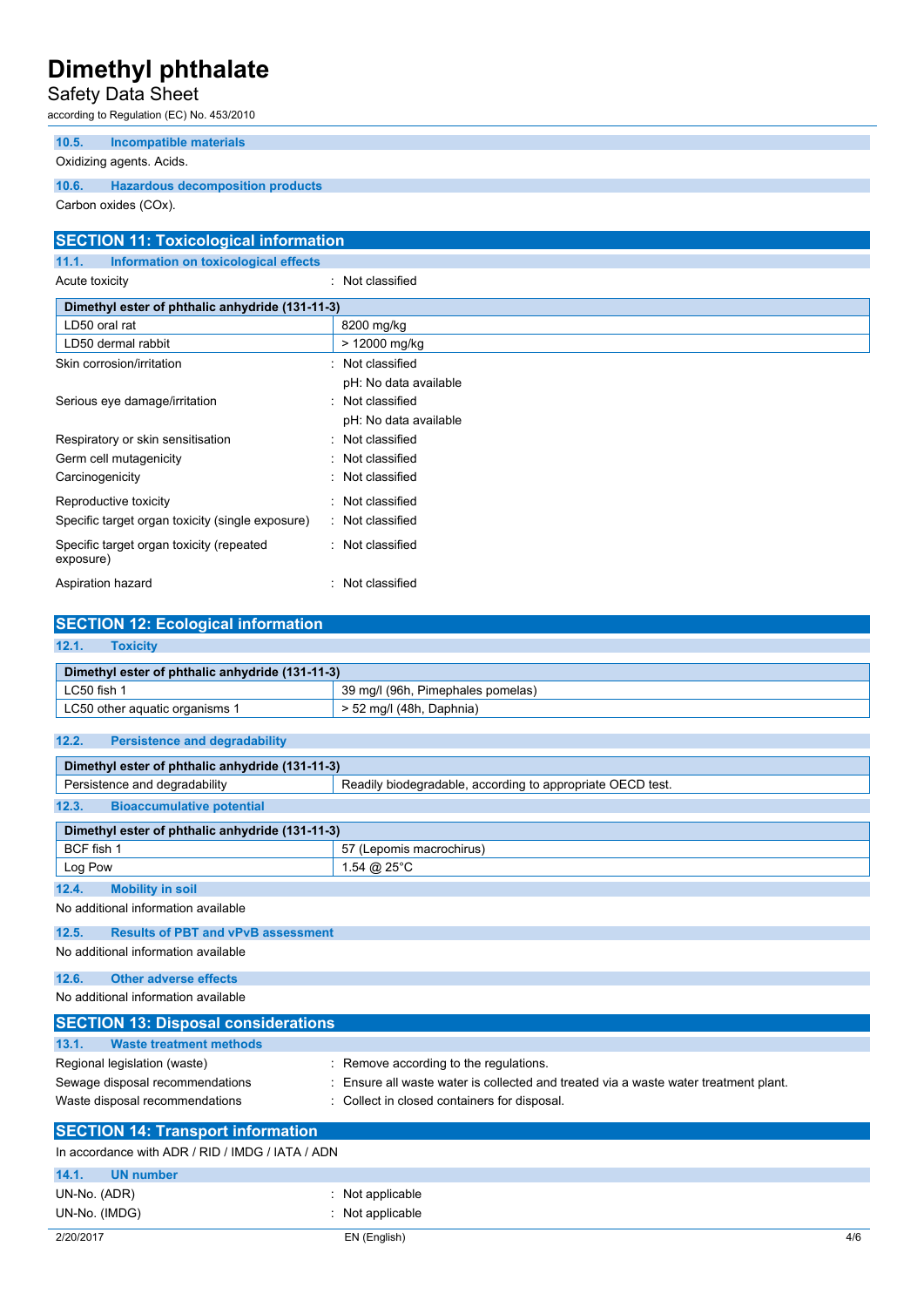## Safety Data Sheet

according to Regulation (EC) No. 453/2010

| iccording to regulation (LO) No. 400/2010                |                                        |
|----------------------------------------------------------|----------------------------------------|
| UN-No. (IATA)                                            | Not applicable                         |
| UN-No. (ADN)                                             | Not applicable                         |
| UN-No. (RID)                                             | Not applicable                         |
| 14.2.<br><b>UN proper shipping name</b>                  |                                        |
| Proper Shipping Name (ADR)                               | Not applicable                         |
| Proper Shipping Name (IMDG)                              | Not applicable                         |
| Proper Shipping Name (IATA)                              | Not applicable                         |
| Proper Shipping Name (ADN)                               | Not applicable                         |
| Proper Shipping Name (RID)                               | Not applicable                         |
|                                                          |                                        |
| 14.3.<br><b>Transport hazard class(es)</b><br><b>ADR</b> |                                        |
|                                                          |                                        |
| Transport hazard class(es) (ADR)                         | : Not applicable                       |
| <b>IMDG</b>                                              |                                        |
|                                                          |                                        |
| Transport hazard class(es) (IMDG)                        | : Not applicable                       |
| <b>IATA</b>                                              |                                        |
| Transport hazard class(es) (IATA)                        | : Not applicable                       |
|                                                          |                                        |
| <b>ADN</b>                                               |                                        |
| Transport hazard class(es) (ADN)                         | : Not applicable                       |
|                                                          |                                        |
| <b>RID</b>                                               |                                        |
| Transport hazard class(es) (RID)                         | : Not applicable                       |
|                                                          |                                        |
| 14.4.<br><b>Packing group</b>                            |                                        |
| Packing group (ADR)                                      | Not applicable                         |
| Packing group (IMDG)                                     | Not applicable                         |
| Packing group (IATA)                                     | Not applicable                         |
| Packing group (ADN)                                      | Not applicable                         |
| Packing group (RID)                                      | Not applicable                         |
| <b>Environmental hazards</b><br>14.5.                    |                                        |
| Dangerous for the environment                            | : No                                   |
| Marine pollutant                                         | No                                     |
| Other information                                        | No supplementary information available |
|                                                          |                                        |
| 14.6.<br><b>Special precautions for user</b>             |                                        |
| - Overland transport                                     |                                        |
| No data available                                        |                                        |
|                                                          |                                        |
| - Transport by sea                                       |                                        |
| No data available                                        |                                        |
| - Air transport                                          |                                        |
| No data available                                        |                                        |
|                                                          |                                        |
| - Inland waterway transport                              |                                        |
| No data available                                        |                                        |
| - Rail transport                                         |                                        |
|                                                          |                                        |

No data available

**14.7. Transport in bulk according to Annex II of MARPOL and the IBC Code**

Not applicable

### **SECTION 15: Regulatory information**

**15.1. Safety, health and environmental regulations/legislation specific for the substance or mixture**

#### **15.1.1. EU-Regulations**

No REACH Annex XVII restrictions

Dimethyl phthalate is not on the REACH Candidate List